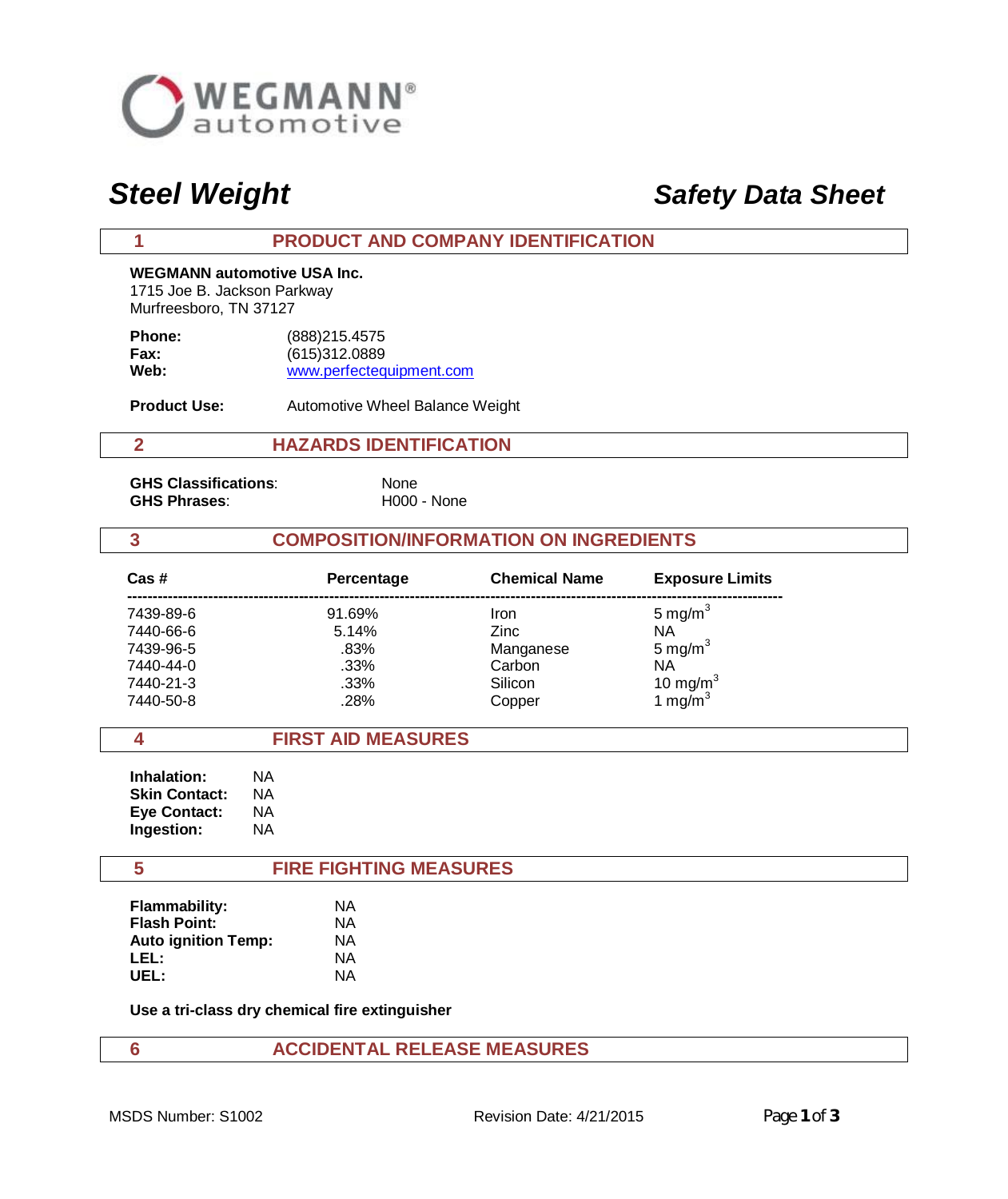

# *Steel Weight Safety Data Sheet*

Pick up for re-use or recycle.

### **7 HANDLING AND STORAGE**

**Storage Requirements:** None

 **Handling Precautions:** Handle in accordance with good hygiene and safety procedures

## **8 EXPOSURE CONTROLS/PERSONAL PROTECTION**

**Engineering Controls:** None required  **Personal Protective Equip:** Safety glasses **Use good safety practices**

# **9 PHYSICAL AND CHEMICAL PROPERTIES**

| Appearance:               | Grav   |                                 |                 |
|---------------------------|--------|---------------------------------|-----------------|
| <b>Physical State:</b>    | Solid  | Odor:                           | <b>Odorless</b> |
| Spec. Grav./Density: 7.86 |        | Solubility:                     | Not soluble     |
| <b>Boiling Point:</b>     | 3000 C | <b>Percent Volatile:</b>        | ΝA              |
| <b>Vapor Pressure:</b>    | ΝA     | <b>Freezing/Melting Pt.: NA</b> |                 |
| pH:                       | NA     |                                 |                 |

### **10 STABILITY AND REACTIVITY**

**Stability:** Product is stable under normal conditions. **Conditions to Avoid:** Incompatibles **Materials to Avoid:** Strong acids, phosphorus, chlorine and peroxide  **Hazardous Decomposition:** None  **Hazardous Polymerization:** Will not occur

| 11                       | <b>TOXICOLOGICAL INFORMATION</b> |  |  |
|--------------------------|----------------------------------|--|--|
| <b>Acute Toxicity:</b>   |                                  |  |  |
| Oral (LD 50):            | ΝA                               |  |  |
| Inhalation (LC 50):      | NA                               |  |  |
| <b>Skin irritation:</b>  | NA.                              |  |  |
| Eye irritation:          | NA                               |  |  |
| Sensitation:             | NA.                              |  |  |
| <b>Chronic Toxicity:</b> | NA.                              |  |  |
| <b>Toxicity Data:</b>    |                                  |  |  |
| Carcinogenicity:         | Not Known.                       |  |  |
| <b>Mutagenicity:</b>     | Not Known.                       |  |  |
| Teratogenicity:          | Not Known.                       |  |  |

## **12 ECOLOGICAL INFORMATION**